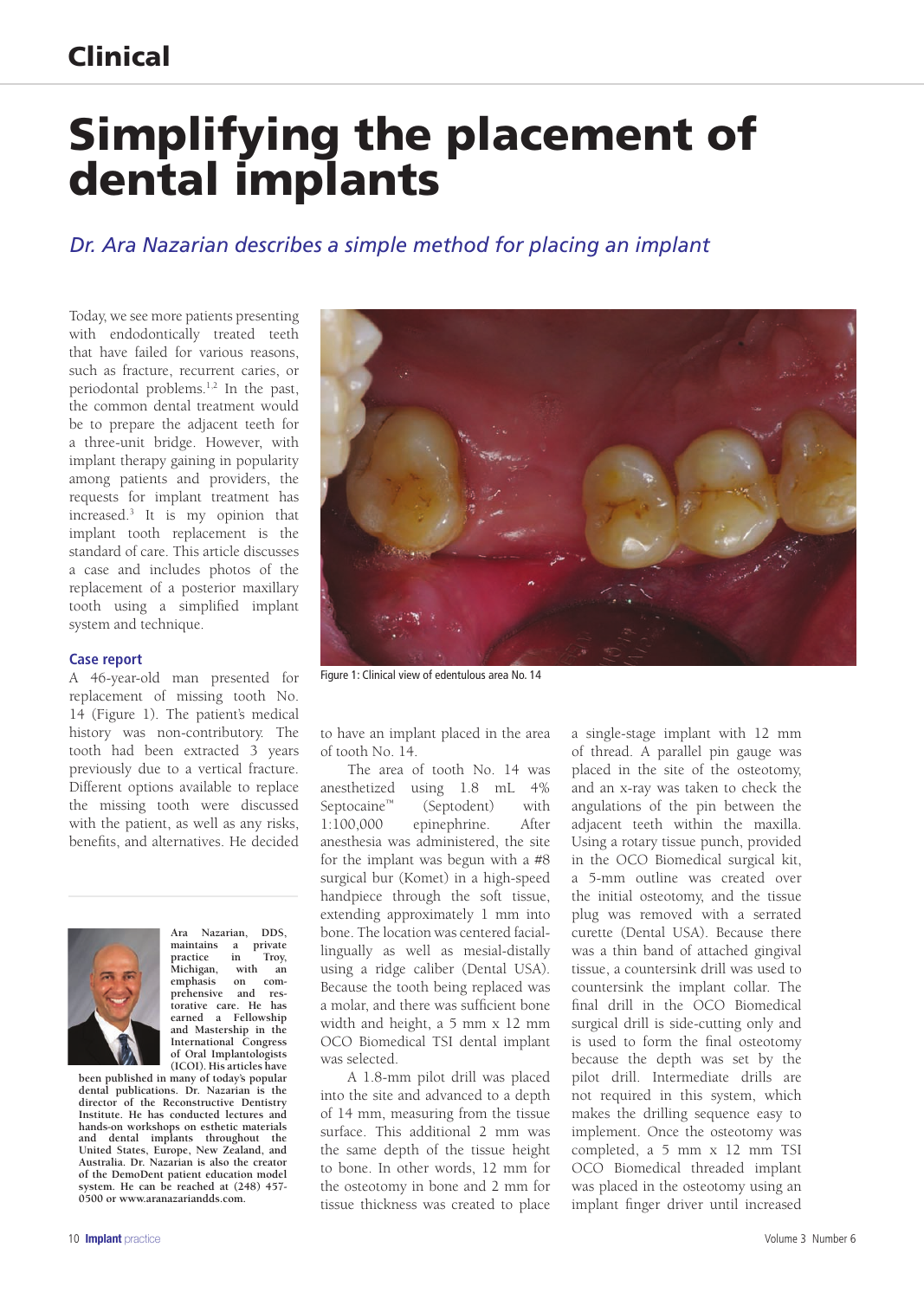### Clinical



Figure 2: Clinical view of implant placed



Figure 3: Healing abutment on implant





Figure 4: Abutment placed into implant Figure 5: Impression with marginal collar



Figure 6: Model showing transfer of marginal collar Figure 7: Crown on model



torque was necessary. The ratchet wrench was then connected to the adapter and the implant torqued to final depth reaching a torque level of 65 Ncm (Figure 2). A 5-mm healing cap, included with the implant, was hand-tightened to the implant (Figure 3). A postoperative radiograph was made of the implant and the healing cap to ensure complete seating. The

implant was evaluated clinically after 1 week. The patient stated she had no postoperative discomfort or swelling.

When the patient returned 4 months later, the healing cap was removed, and the implant was tested with reverse torque to ensure osteointegration. A solid stock abutment of 4 mm height was tightened into the implant and then

retightened to ensure proper seating (Figure 4), and an x-ray was taken. An impression was taken of the implant and abutment using a TRIP (tissue retraction impression pickup) from OCO Biomedical Company. The TRIP was tried onto the TSI implant and abutment to check clearance for a triple-tray impression. It was important to make sure the TRIP